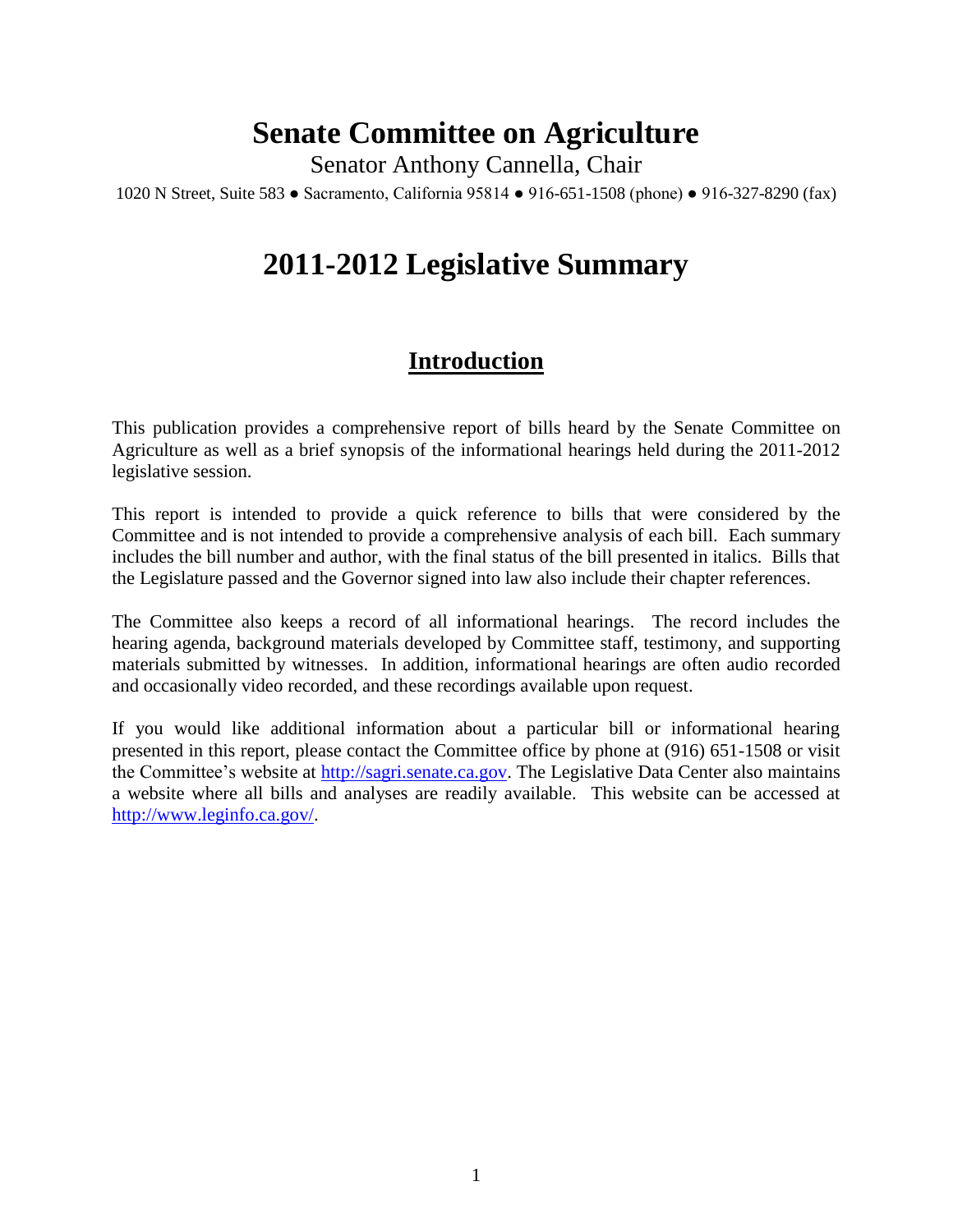# **Senate Bills**

## **District agricultural associations: SB 249 (Yee) 1-A District Agricultural Association: membership**

This bill would have required changes to the composition of board of directors for the 1-A district agricultural association. *This bill was later amended and all agriculture-related provisions removed.*

## **Expositions and fairs:**

**SB 276 (Wright) California Science Center: police and security services** This bill would have eliminated the position of Exposition Park Manager for the California Science Center and would have authorized the Executive Director of the California Science Center to appoint specified security and safety personnel. *This bill was later amended and all agriculture-related provisions removed.*

### **SB 513 (Cannella) Renderers and farmers' markets: regulatory fees**

This bill establishes within state government a Rendering Industry Advisory Board and reinstates the renderer enforcement program at the Department of Food and Agriculture. This bill also extends the sunset date for certified farmers' market operator fees to be collected by the Department of Food and Agriculture and extends the enforcement article for civil penalties and appeal provisions for certified farmers' markets. *Signed into law. Chapter 337, Statutes of 2011.* 

This bill raises the maximum assessment fee on eggs sold in California and expands the scope of the assessment to include egg products produced out-of-state. *Signed into law. Chapter 340, Statutes of 2011.* 

## **SB 625 (Hernandez) Nursery stock**

This bill would have authorized the Secretary of the California Department of Food and Agriculture to develop and implement an audit-based certification system for nursery stock shipments to mitigate the spread of plant pests. This bill would have also required existing standards of cleanliness for nursery products mandatory. *Held in the Assembly Appropriations Committee under submission.*

## **SB 676 (Leno)** Industrial hemp

This bill would have permitted the cultivation of industrial hemp in California. *Vetoed, 2011.*

This bill includes olive trees within an existing 1% fee assessment and extends the membership of the Fruit Tree, Nut Tree and Grapevine Improvement Advisory Board to representatives from the olive industry. *Signed into law. Chapter 343, Statutes of 2011.* 

## **SB 549 (Rubio) Eggs: assessment fees**

## **SB 707 (Cannella) Agricultural development**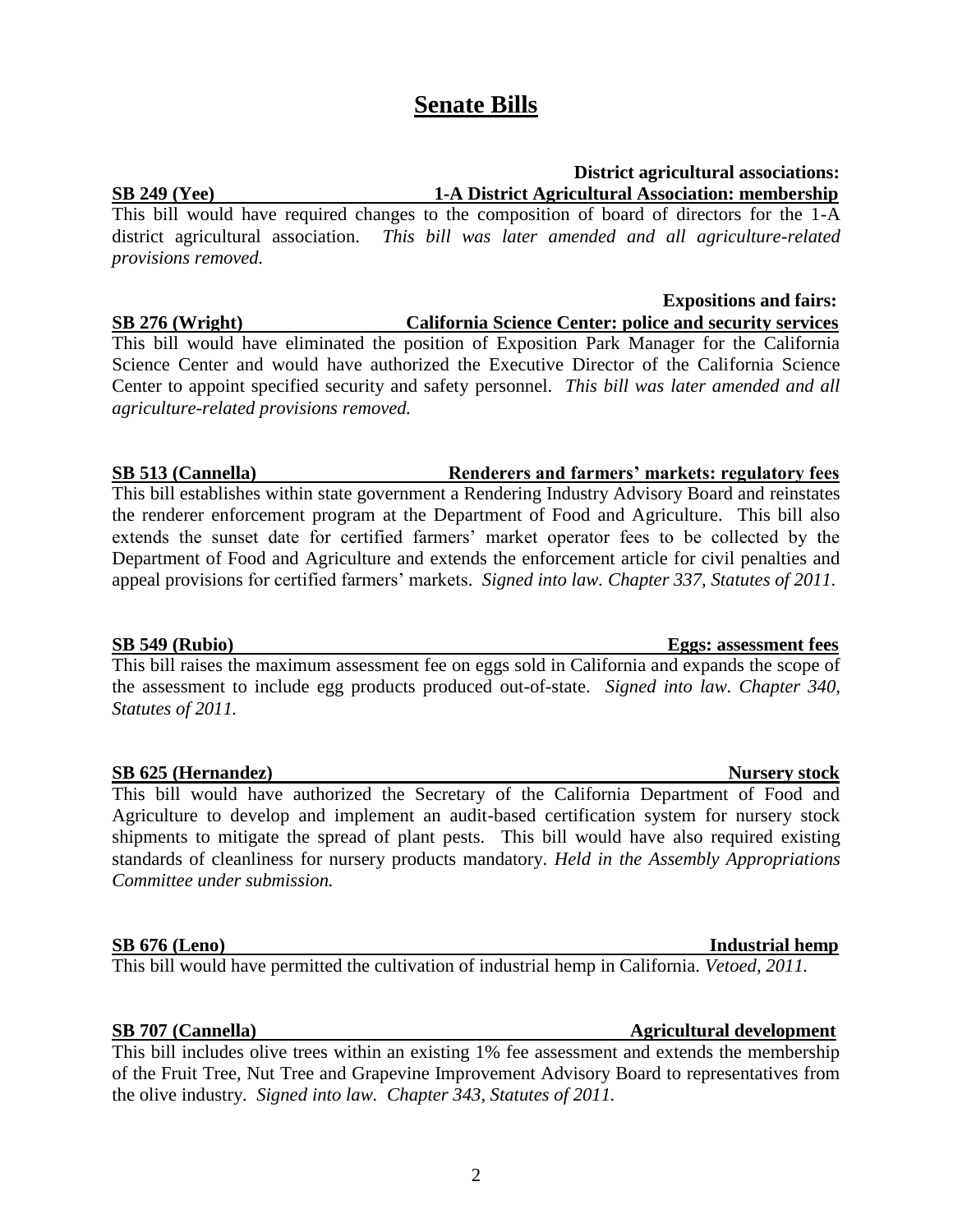As heard in the Senate Committee on Agriculture, this bill would have eliminated the requirement for District Agricultural Associations to seek approval from the Department of General Services prior to exercising specified powers granted to them. *This bill was later amended and all agriculture-related provisions removed.*

### **SB 1119 (T. Berryhill) Pesticides: violations: civil penalties**

This bill would have specified that if the county agricultural commissioner determines that a conflict-of-interest exists, a civil penalty for certain violations of law and/or regulations relating to pesticides may be levied by another commissioner designated by the Director of the Department of Pesticide Regulation. *Held in the Senate Agriculture Committee without a hearing.*

This bill would have required the California Department of Food and Agriculture to grant the Wildlife Center in San Diego a five-year permit to operate and would have required the Department of Fish and Game to release the remains of a dog-coyote hybrid to the Wildlife Center upon request. *Held in the Senate Agriculture Committee without a hearing.*

This bill would have expanded the definition of "person" and clarify the definition of "neighbor" for purposes of the California Seed Law. This bill would have also clarified legislative intent that seed purchased by consumer-buyers be properly identified with the amount of seed represented on the tag or label. *Held in the Assembly Inactive File.*

### **SB 1253 (S. Runner) joint powers agreement**

This bill would have allowed the  $28<sup>th</sup>$  District Agricultural Association (DAA) to enter into a joint powers agreement to operate, maintain, and improve the 28<sup>th</sup> DAA. *Held in the Assembly Appropriations Committee under submission.*

This bill would have specified that the Secretary of the California Department of Food and Agriculture may exempt certain varieties of olive trees from an annual assessment if it can be demonstrated that no benefit for these varieties is derived from the assessment. *Held in the Assembly Agriculture Committee without a hearing. These provisions were enacted in AB 2632.*

### **SB 899 (LaMalfa) District agricultural associations**

### **SB 1126 (Walters) The Wildlife Center**

### **SB 1187 (Rubio) California Seed Law**

## **SB 1415 (Wolk) Olive trees: annual assessment: exemptions**

 **28th District Agricultural Association:**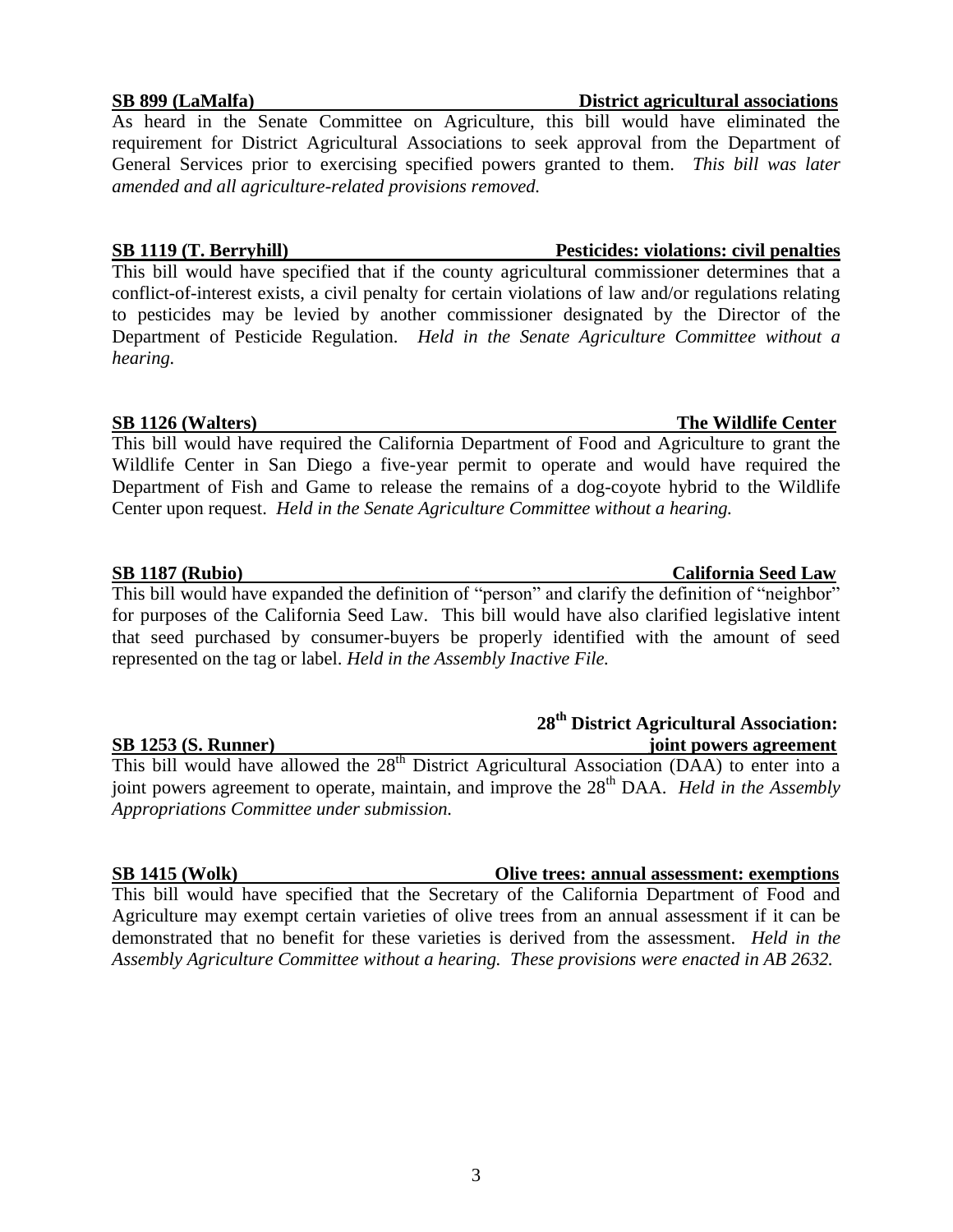# **Assembly Bills**

## **AB 35 (Solorio) 32nd District Agricultural Association**

This bill would have authorized the Board of Directors of the Orange County Fair to enter into a revenue-sharing plan with the state regarding property assets owned by the  $32<sup>nd</sup>$  District Agricultural Association if the plan would generate revenue in excess of \$100 million. *Held in the Senate Agriculture Committee without a hearing.*

## **AB 222 (Assembly Agriculture Committee) Food and Agriculture: omnibus bill**

This bill deletes obsolete, expired reporting requirements; authorizes a joint powers agency to contract with the  $50<sup>th</sup>$  District Agricultural Association for employee services; defines the term "business day" for purposes of holding period requirements for a stray dog or cat impounded in a shelter, and replaces the maximum per diem allowance for members of the California Walnut Commission with an amount not to exceed reasonable and necessary traveling expenses and meal allowances. *Signed into law. Chapter 97, Statutes of 2011.* 

## **AB 292 (Galgiani) High-speed rail: agricultural lands**

This bill would have required the High-Speed Rail Authority to appoint and consult with an agricultural advisory committee prior to adopting any policy relevant to agriculture. *Held on the Senate Floor.*

This bill establishes the California Healthy Food Financing Initiative for the purpose of expanding access to healthy foods in underserved communities. *Signed into law. Chapter 505, Statutes of 2011.* 

## **AB 634 (Huber) Vertebrate pest control: carbon monoxide**

This bill authorizes the use of carbon monoxide for the control of burrowing rodent pests, as specified. *Signed into law. Chapter 407, Statutes of 2011.* 

This bill increases by three times the amount of fees due to the Secretary of the California Department of Food and Agriculture if any person is found to be operating as a processor without a license. This bill also expands the definitions for surety bonds and irrevocable guarantees as proof of financial responsibility. *Signed into law. Chapter 465, Statutes of 2012.*

## **AB 914 (Atkins) State Commissions: market information**

This bill authorizes the California Avocado Commission to require avocado producers to provide specified production information; increases the number of crop years used to determine the reapportion of avocado districts, and requires the California Cut Flower Commission to collect and disseminate market price information in order to prevent unfair trade practices. *Signed into law. Chapter 322, Statutes of 2011.* 

## **AB 581 (John A. Pérez) Public health: food access**

## **AB 907 (Ma) Processors of Farm Products**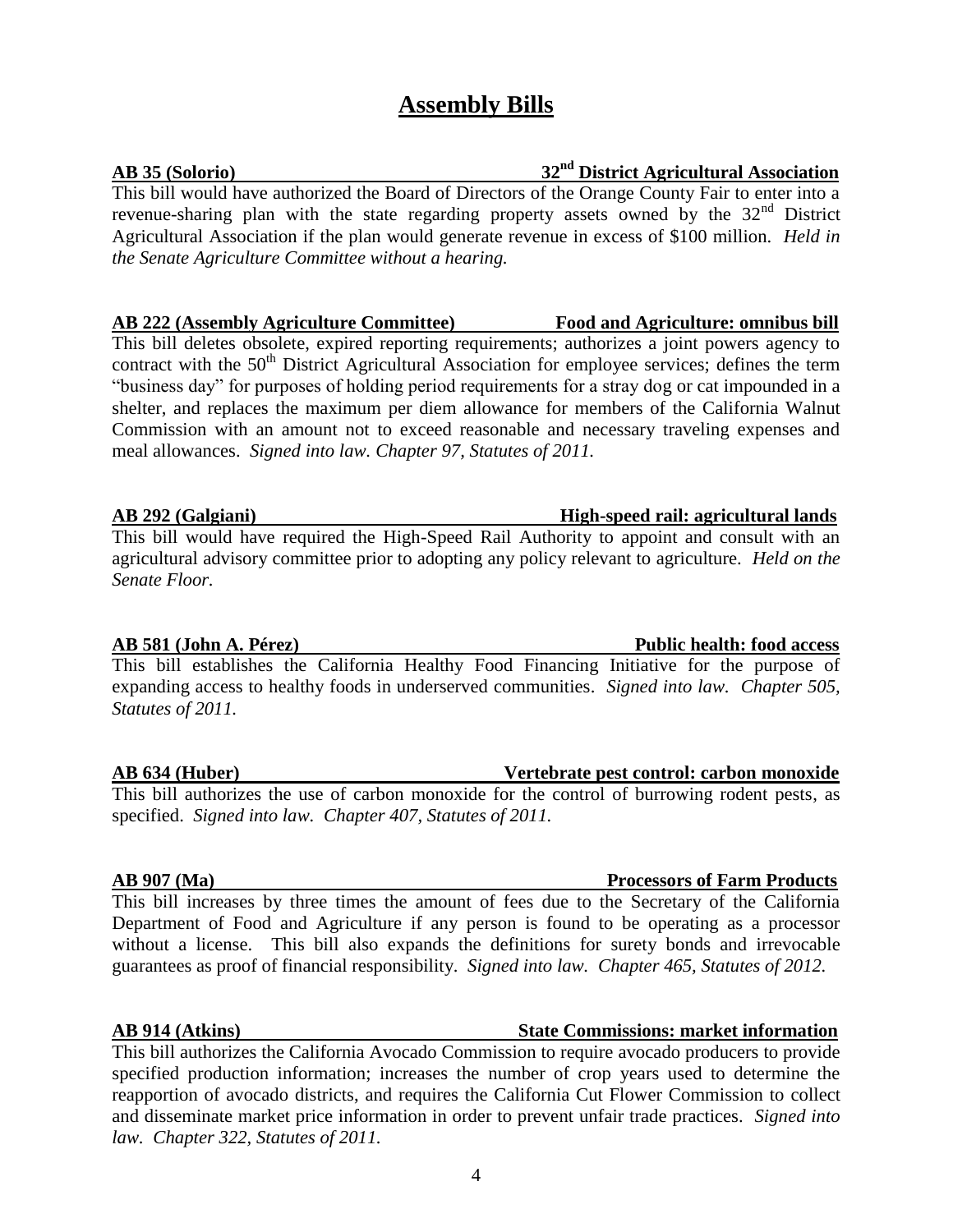This bill would have established the Transition to Organics Fund, administered by the California Department of Food and Agriculture, to provide financial assistance to persons who are transitioning their farms from conventional to certified organic farming systems. Funds would have consisted of moneys contributed from industry and citizen sources. *Vetoed, 2012.*

This bill identifies the University of California Cooperative Extension, the California resource conservation districts, other institutions of higher education or other qualified entities to provide specified technical education, research programs, and education awareness of methods that result in more agronomically sound uses of fertilizer materials to reduce environmental impacts. *Signed into law. Chapter 198, Statutes of 2012.*

## **AB 2378 (Huber) Rendering: enforcement**

This bill increases fines, penalties, and duration of imprisonment for specified violations of the licensing and transport statutes relating to the rendering and transport of inedible kitchen grease. This bill also expands the period of time that renderers, collection center operators, and transporters must retain specified transaction records reflecting sales and transport of inedible kitchen grease. *Signed into law. Chapter 303, Statutes of 2012.*

## **AB 2682 (Assembly Agriculture Committee) Agriculture**

This bill permits the California Science Center's space-age museum to establish an air and space center; exempts certain varieties of olive trees from fee assessments; classifies kefir as a class 2 milk market product; excludes grocery stores that cut and wrap cheese from the definition of milk products plant; makes technical changes to the appointment of members to the Dairy Council of California, and makes technical changes to the rules for the California Walnut Commission to become nonoperational. *Signed into law. Chapter 323, Statutes of 2012.*

### **AB 1625 (Allen) Transition to Organics Act**

## **AB 2174 (Alejo) Fertilizer: reduction of use**